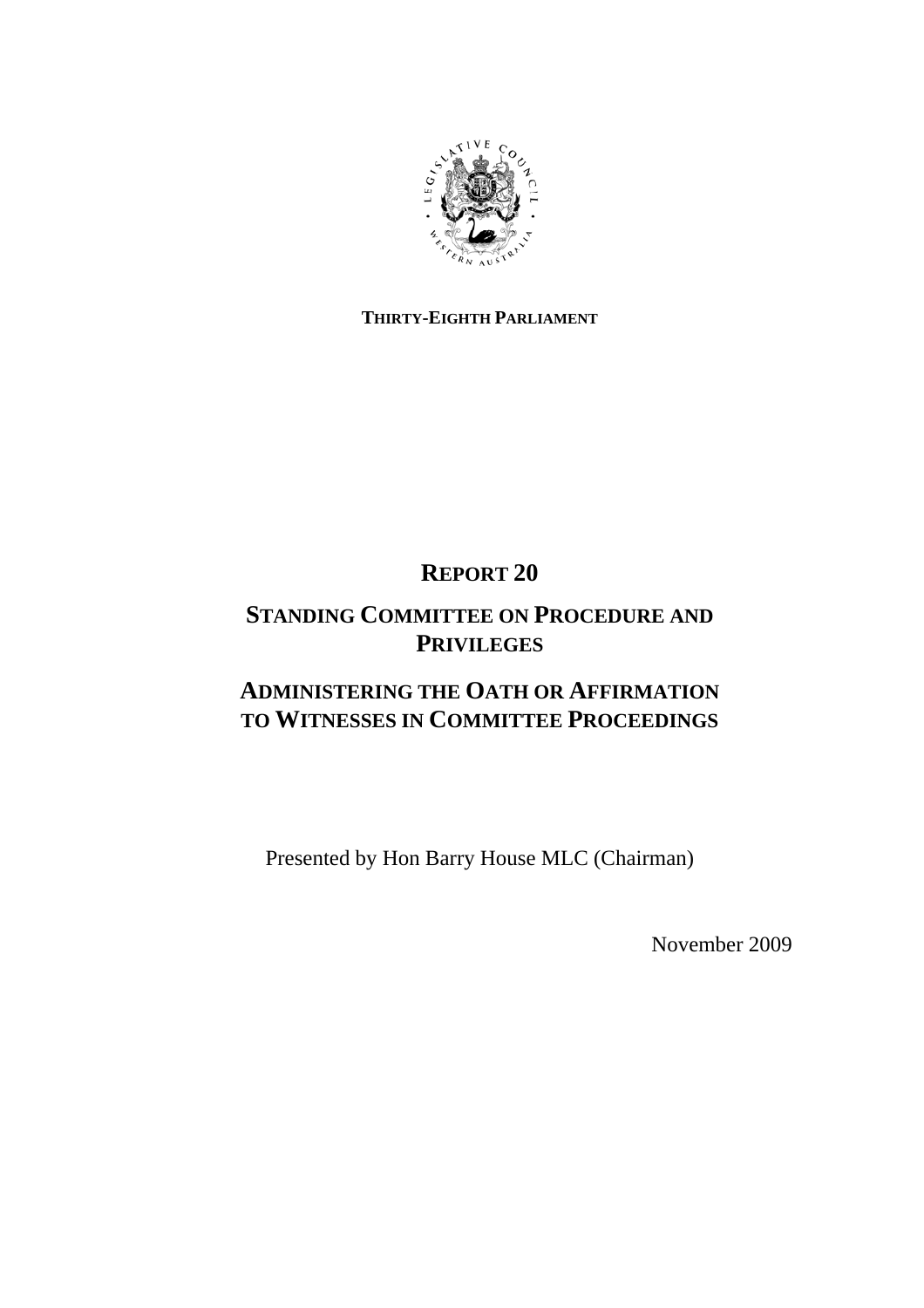### **STANDING COMMITTEE ON PROCEDURE AND PRIVILEGES**

#### **Date first appointed:**

24 May 2001

### **Terms of Reference:**

The following is an extract from Schedule 1 of the Legislative Council Standing Orders:

### "**6. Procedure and Privileges Committee**

- 6.1 A *Procedure and Privileges Committee* is established.
- 6.2 The Committee consists of the President and the Chairman of Committees, the Deputy Chairmen of Committees (*all ex officio*), and any members co-opted by the Committee whether generally or in relation to a particular matter. The President is the Chairman, and the Chairman of Committees is the Deputy Chairman, of the Committee.
- 6.3 With any necessary modifications, SO 326A applies to a co-opted member.
- 6.4 The Committee is to keep under review the law and custom of Parliament, the rules of procedure of the House and its committees, and recommend to the House such alterations in that law, custom, or rules that, in its opinion, will assist or improve the proper and orderly transaction of the business of the House or its committees.
- 6.5 Unless otherwise ordered any rule or order under which a matter of privilege stands referred, or is referred, to a committee (however described) for inquiry and report is a reference to the Committee."

#### **Members as at the time of this inquiry:**

| Hon Barry House MLC (Chairman)                                                               | Hon Helen Morton MLC                     |
|----------------------------------------------------------------------------------------------|------------------------------------------|
| Hon Matt Benson-Lidholm MLC (Deputy Hon Max Trenorden MLC<br>Chairman)                       |                                          |
| Hon Jon Ford MLC                                                                             | Hon Ken Travers MLC                      |
| Hon Michael Mischin MLC                                                                      | Hon Giz Watson MLC (Co-opted Member)     |
| Hon Wendy Duncan MLC (Co-opted<br>Member)                                                    |                                          |
| Staff as at the time of this inquiry:                                                        |                                          |
| Malcolm Peacock, Clerk of the Legislative Donald Allison, Clerk Assistant (House)<br>Council |                                          |
| Nigel Lake, Deputy Clerk                                                                     | Paul Grant, Clerk Assistant (Committees) |
| <b>Address:</b>                                                                              |                                          |
| Parliament House, Perth WA 6000, Telephone (08) 9222 7222                                    |                                          |
| lcco@parliament.wa.gov.au                                                                    |                                          |
| Website: http://www.parliament.wa.gov.au                                                     |                                          |

**ISBN 978-1-921634-15-4**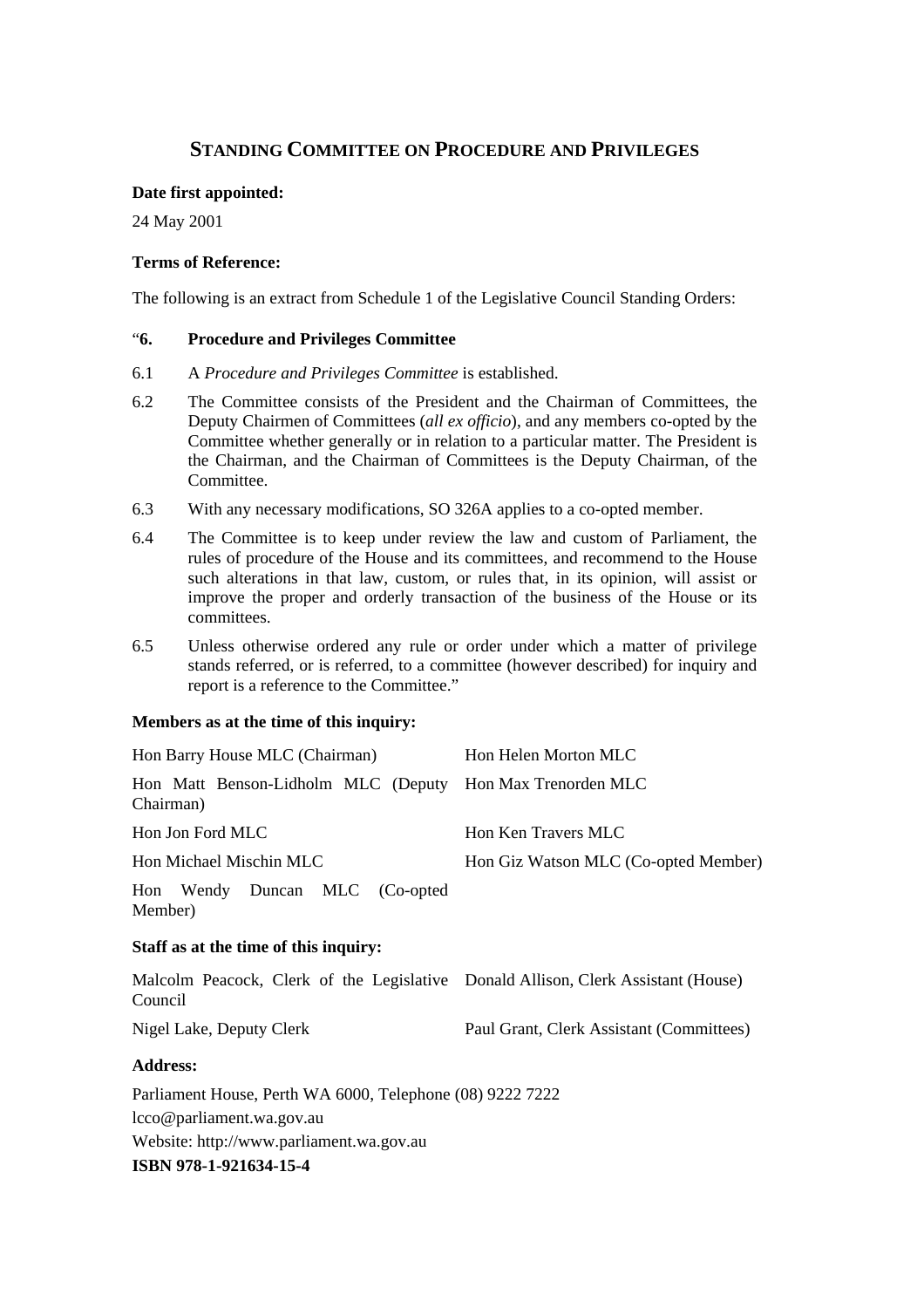## **CONTENTS**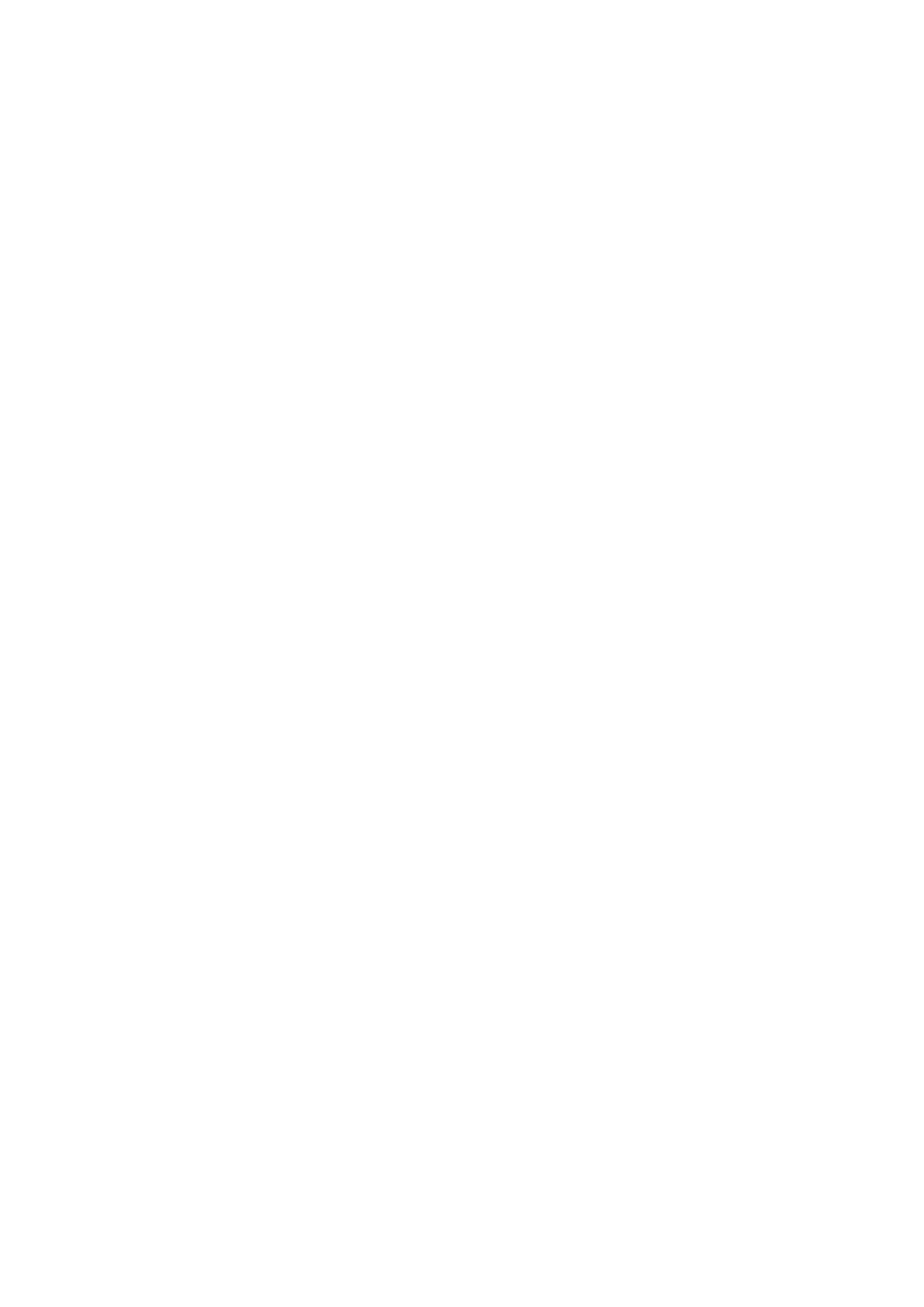#### **REPORT OF THE STANDING COMMITTEE ON PROCEDURE AND PRIVILEGES**

#### **IN RELATION TO**

#### **ADMINISTERING THE OATH OR AFFIRMATION TO WITNESSES IN COMMITTEE PROCEEDINGS**

#### **1 REFERENCE AND PROCEDURE**

1.1 On 15 September 2009 the Standing Committee on Procedure and Privileges (**Committee**) received a letter from the Standing Committee on Estimates and Financial Operations in the following terms:

> *As you are aware, on 4 December 2007 the Legislative Council ordered, on the recommendation of the Select Committee of Privilege on a Matter Arising in the Standing Committee on Estimates and Financial Operations, that:*

> > *… the Clerk of the Legislative Council and all Committee Chairs ensure that at any Legislative Council committee hearing, an oath or affirmation is administered to all witnesses.*

*As per this order, the Estimates and Financial Operations Committee (Committee) has adopted this practice and requires all witnesses appearing before it, including Members of Parliament, to take either the oath or affirmation.* 

*During the Committee's recent hearings in relation to the budget estimates, the question of whether this requirement applied to Members appearing before the Committee was raised by the Minister for Mines and Petroleum.* 

*The Committee notes that Members are not required to complete and sign the Witness Information Sheet due to the nature of the oath/affirmation taken by Members on assuming office and queries whether Members should be exempt from taking the oath/affirmation for this same reason.* 

*The Committee asks that the Procedure and Privileges Committee give consideration to whether Members appearing before a committee of the Legislative Council should be required to take the oath/affirmation.*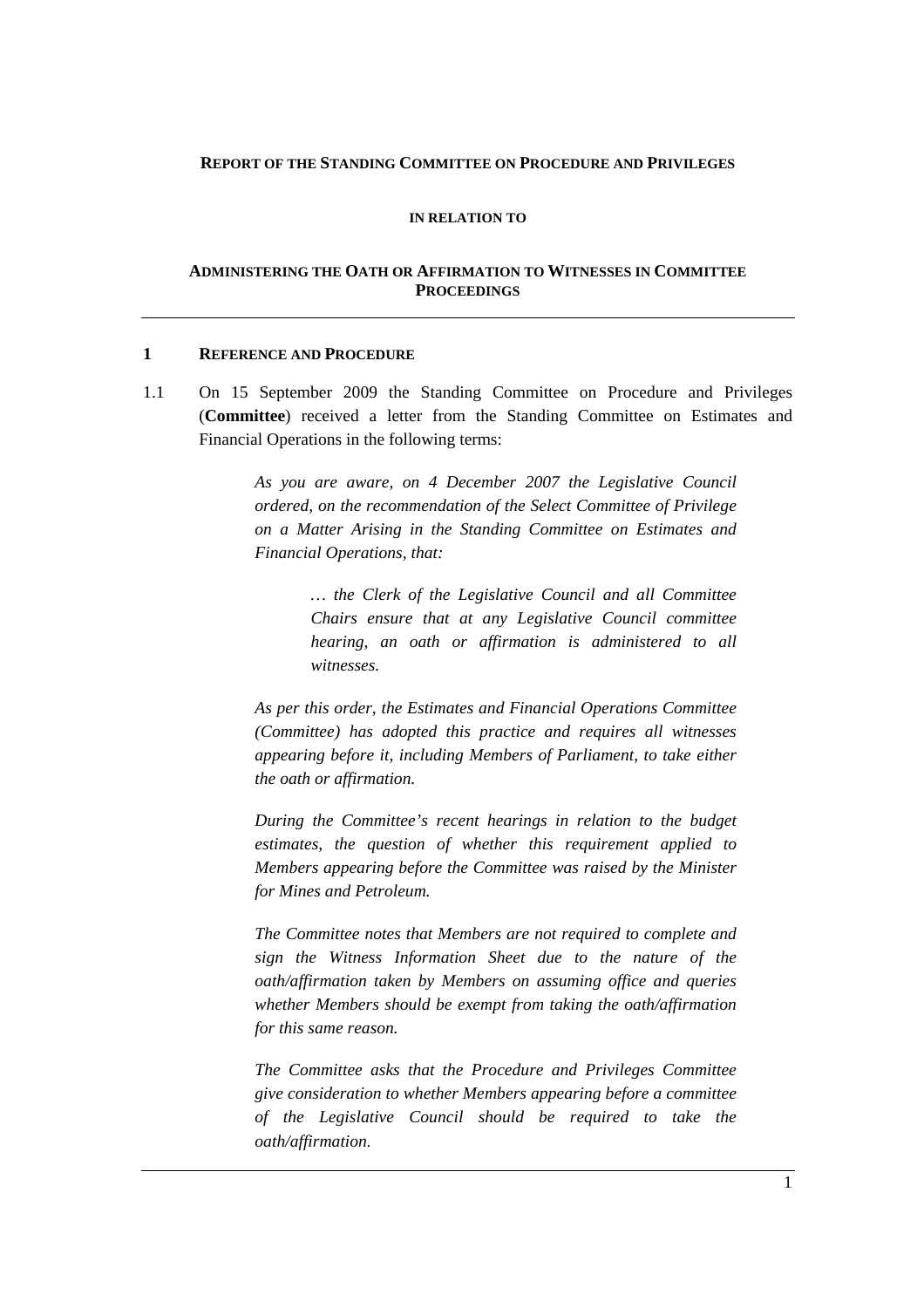1.2 The Committee considered the matter at its meeting on Wednesday, 16 September 2009.

#### **2 BACKGROUND**

- 2.1 Up until the late 1990s the Legislative Council committees used the oath or affirmation. Because this was seen as quite intimidating to witnesses not used to giving evidence, the *Witness Information Sheet* was developed. This also provided an opportunity to explain witnesses' rights and obligations to them. Once the *Witness Information Sheet* was signed, as it has the line: *"As such, you must not deliberately mislead the committee and you must respect the members of the committee and the committee's orders and procedures. If you do not comply with these requirements, you may be subject to legal penalties."*, the need for the oath or affirmation was seen as superfluous - instead, each witness was simply asked by the relevant committee Chairman at the commencement of a hearing whether the witness had read and understood the *Witness Information Sheet*.
- 2.2 During the early 2000s, when more serious 'judicial-type' fact-establishing inquiries (that is, determining exactly who said what and when) were conducted (as opposed to more general information-gathering inquiries) Members and committee staff queried whether it would be a good idea to re-introduce the oath and affirmation in order to bring it to the forefront of the mind of a witness that he or she should not give false evidence.
- 2.3 In 2007 the Select Committee of Privilege on a Matter Arising in the Standing Committee on Estimates and Financial Operations resolved to administer the oath or affirmation to all witnesses, including Members, during the course of its inquiry.<sup>1</sup> This decision was based on the fact that the Senate Committee of Privileges had administered an oath to witnesses, including Senators, during a 1984 inquiry into an unauthorised disclosure. Furthermore, *Erskine May* notes that the United Kingdom Parliament's Committee on Standards and Privileges had reported that in any future investigation of matters of privilege or of complaints about the conduct of Members, it would be its normal practice to take evidence on oath.<sup>2</sup>
- 2.4 The Select Committee of Privilege on a Matter Arising in the Standing Committee on Estimates and Financial Operations was also of the view that the administering of an oath or affirmation to witnesses may assist in any subsequent prosecution under s 57 of the *Criminal Code* for the giving of false evidence.<sup>3</sup>

<sup>1</sup> Western Australia, Legislative Council, Select Committee of Privilege on a Matter Arising in the Standing Committee on Estimates and Financial Operations, Report, 13 November 2007, p406.

<sup>2</sup> *Erskine May's Treatise on The Law, Privileges, Proceedings and Usage of Parliament*, Butterworths, 22nd Edition, 1997, p654.

<sup>3</sup> Western Australia, Legislative Council, Select Committee of Privilege on a Matter Arising in the Standing Committee on Estimates and Financial Operations, Report, 13 November 2007, p406.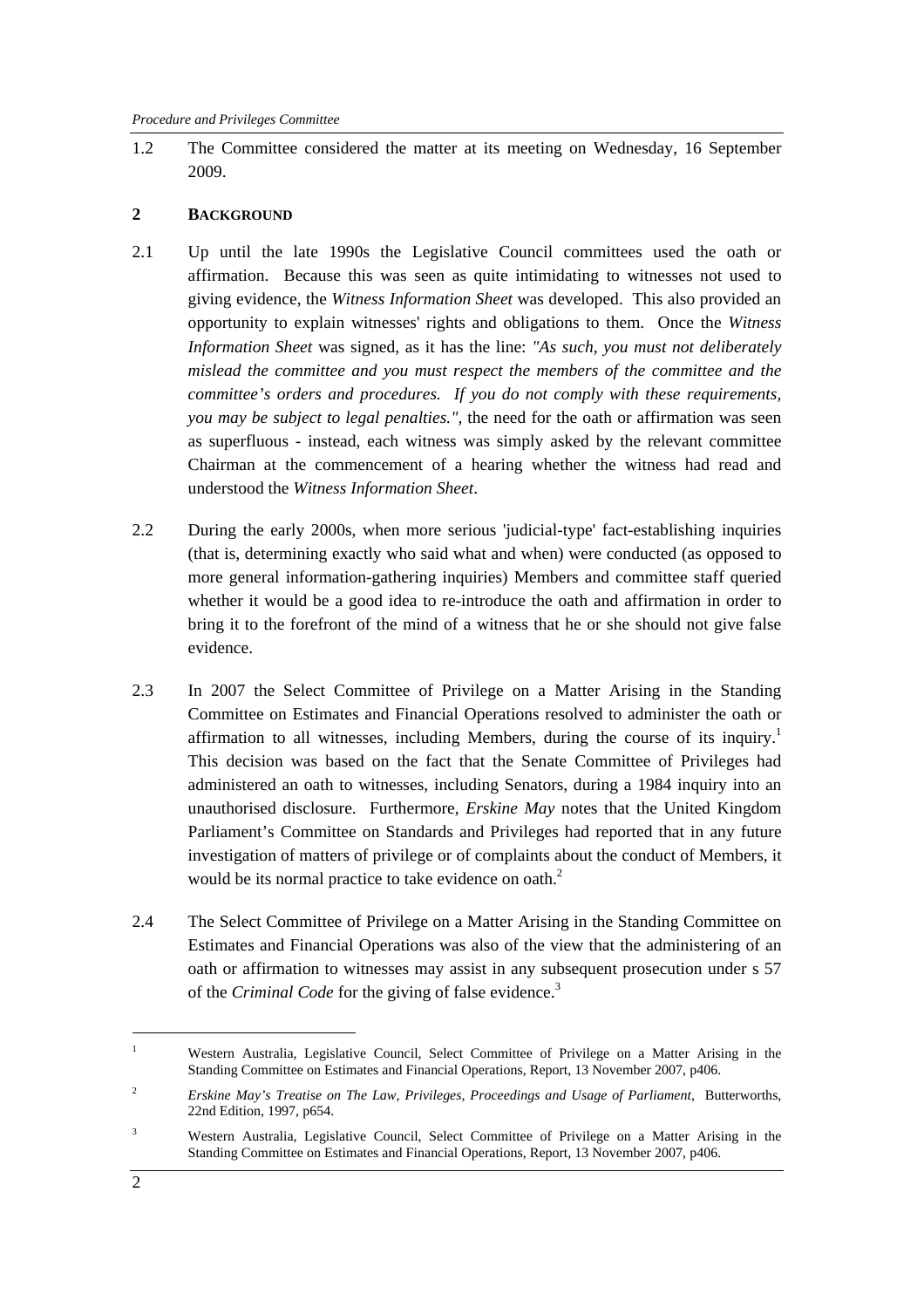2.5 On 4 December 2007 the House ordered, on the recommendation of the Select Committee of Privilege on a Matter Arising in the Standing Committee on Estimates and Financial Operations, that:

> *… the Clerk of the Legislative Council and all Committee Chairs ensure that at any Legislative Council committee hearing, an oath or affirmation is administered to all witnesses.*<sup>4</sup>

#### **3 THE COMMITTEE'S VIEW**

- 3.1 The Committee notes that the key arguments for the administration of the oath or affirmation to all witnesses in committee proceedings, including Members, is that the practice:
	- a) conveys to the witness the importance of the proceeding and the fact that there are serious penalties for giving false evidence; and
	- b) may facilitate a prosecution under s 57 of the *Criminal Code*.
- 3.2 The Committee is of the view that the seriousness of committee proceedings and the need for truthful evidence from witnesses is adequately conveyed by the requirement for witnesses to read, understand and sign the *Witness Information Sheet*. Members do not need to sign the *Witness Information Sheet* due to the oath or affirmation that they are required to take when they take their seat in the House. The oath or affirmation administered to the Members of the Legislative Counsel upon taking their seats is set out in Schedule E of the *Constitution Act 1889* as follows:

*Either —* 

*(a) I, [name], [insert an oath or affirmation according to the* Oaths, Affidavits and Statutory Declarations Act 2005*] that I will faithfully serve the people of Western Australia as a member of the Legislative Council.* 

 $or$  —

*(b) I, [name], [insert an oath or affirmation according to the* Oaths, Affidavits and Statutory Declarations Act 2005*] that I will be faithful and bear true allegiance to Her Majesty Queen Elizabeth the Second, her heirs and successors, according to law and will faithfully serve the people of Western Australia as a member of the Legislative Council.* 

 4

Western Australia, Legislative Council, *Parliamentary Debates (Hansard),* 4 December 2007, p8166.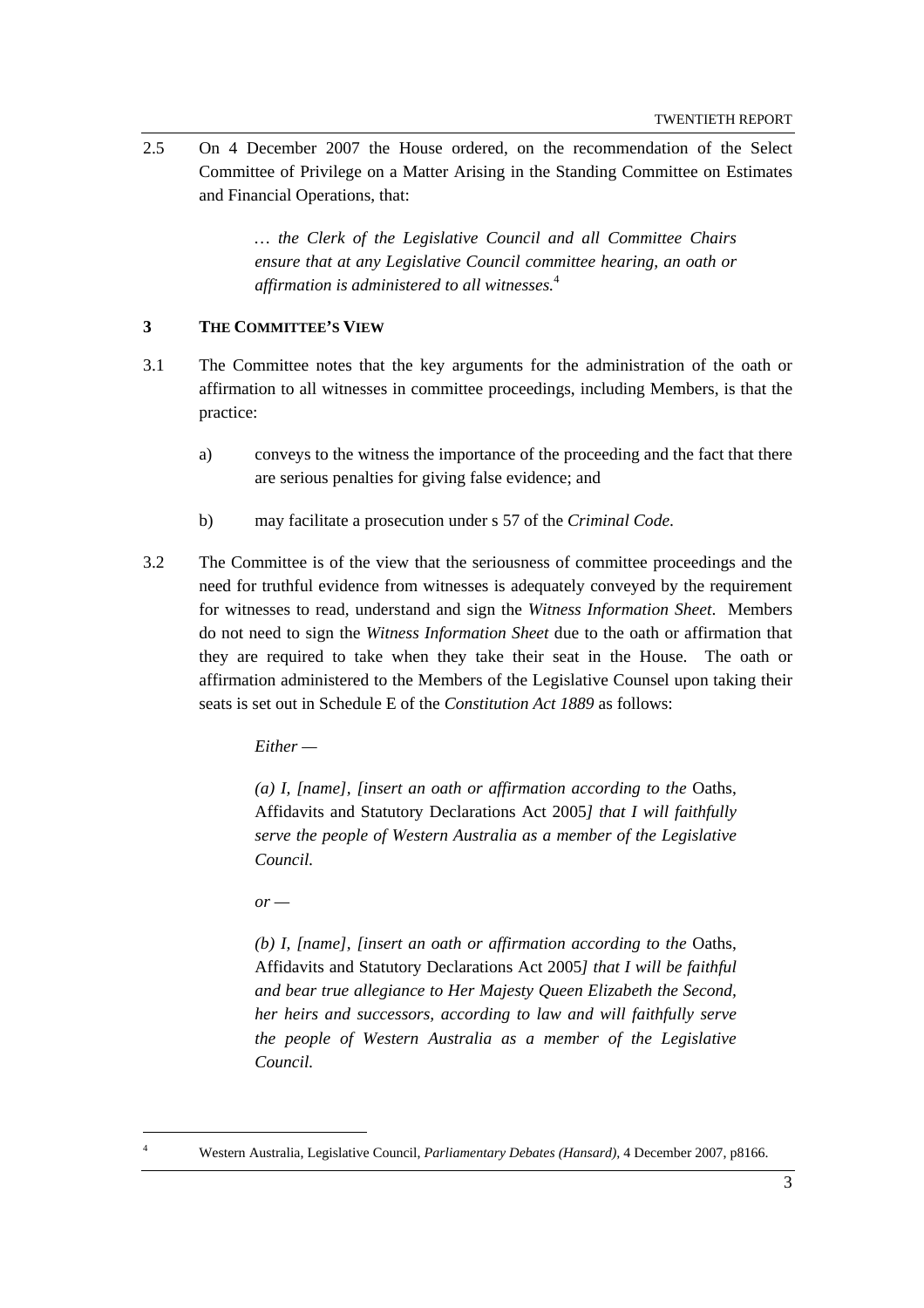- 3.3 The Committee is therefore satisfied that both the *Witness Information Sheet* and the oath/affirmation administered to Members upon taking their seat in the House are sufficient to put all witnesses on notice as to the importance of providing truthful evidence to committees.
- 3.4 The Committee also notes that the administering of an oath or affirmation is not an element of the criminal offence of giving false evidence to a parliamentary committee under s 57 of the *Criminal Code*. Section 57 of the *Criminal Code* should not be confused with the offence of 'perjury' before the courts under s 125 of the *Criminal Code*. Section 97 of the *Evidence Act 1906* requires all evidence given in any court or before any person acting judicially to have been given under oath. For a perjury prosecution to succeed, an oath must have been administered in accordance with the requirements of s 97. Parliamentary committees are not subject to s 97 of the *Evidence Act 1906*, and so the administering of an oath is therefore not an element of an offence under s 57 of the *Criminal Code*.
- 3.5 The Committee also notes that the Select Committee into the Appropriateness of Powers and Penalties for Breaches of Parliamentary Privilege and Contempts of Parliament recommended earlier this year that s 57 of the *Criminal Code* be deleted.<sup>5</sup> Central to that Committee's reason for recommending the deletion of s 57 was the practical and theoretical inconsistency of such an offence with parliamentary privilege.
- 3.6 Accepting that the giving of false evidence to parliamentary committees is a matter more appropriately dealt with by the Parliament itself, the Committee notes that, practically speaking, the absence of the administering of an oath or affirmation to witnesses would have no impact on the penalties available to the House to deal with any witness who commits the contempt of giving false evidence.
- 3.7 The Committee is therefore of the view that there is no need for an oath or affirmation to be administered to any witness before a committee.

**Recommendation 1: The Committee recommends that the House revoke its order of 4 December 2007 which instructed the Clerk of the Legislative Council and all Committee Chairs to administer an oath or affirmation to all witnesses at any Legislative Council committee hearing.** 

<sup>5</sup> Western Australia, Legislative Council, Select Committee into the Appropriateness of Powers and Penalties for Breaches of Parliamentary Privilege and Contempts of Parliament, Report, 7 May 2009, Recommendation 2, pp17-19.